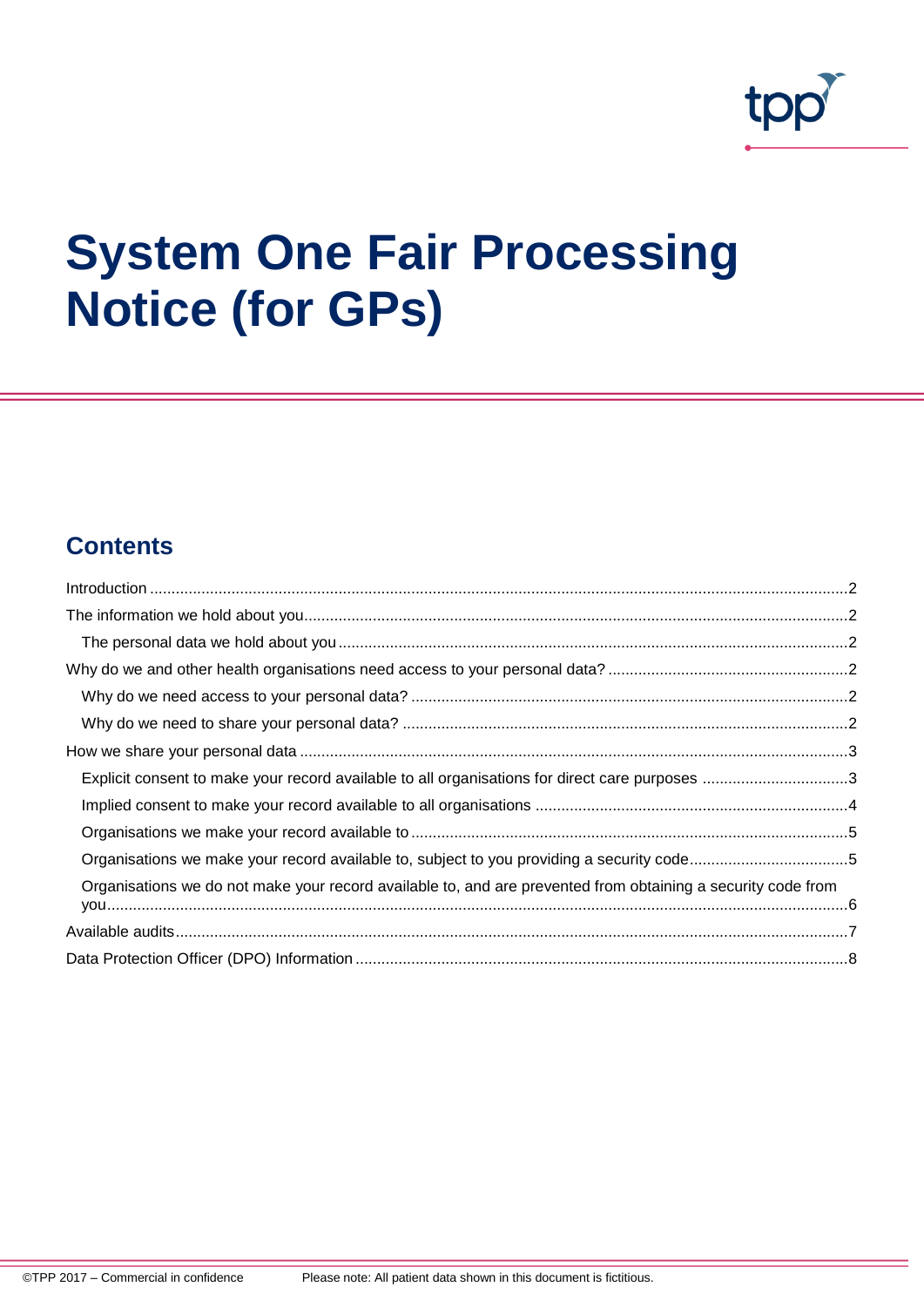# <span id="page-1-0"></span>**Introduction**

This document is to explain to you the types of personal data we hold about you and how we may use this information for the benefit of your health and wellbeing. The document advises you on how we allow [or do not allow] your electronic health record (and where applicable social care record) to be made available to other organisations, across a variety of healthcare settings. This is subject to your permission, via use of the computer system SystmOne. It informs you of your options should you wish to take further control of your SystmOne record. The information should be carefully considered and any concerns you have about the data we hold, and how we use it, should be raised with us.

# <span id="page-1-1"></span>**The information we hold about you**

### <span id="page-1-2"></span>*The personal data we hold about you*

As your registered GP practice we hold your electronic health (and where applicable social care) record. This contains sensitive information about you, your health and your wellbeing. The following list provides an example of the type of information (both past and present) that can be held within your record:

- Demographic and contact details (name, date of birth, address, telephone number, email address, gender, sex, religion, marital status etc.)
- Appointments and Consultations
- Diagnoses (including physical disabilities and mental health conditions)
- Medication, Vaccinations, Pathology results (e.g. blood tests) and Allergies
- Social care involvement
- Hospital correspondence and correspondence from other health and social care settings (including x-rays, discharge letters and referrals)
- Relationships/Next of Kin

# <span id="page-1-3"></span>**Why do we and other health organisations need access to your personal data?**

### <span id="page-1-4"></span>*Why do we need access to your personal data?*

This information means we can provide you with high quality direct care in a safe and effective manner. Being able to see your detailed record allows for an overall picture of your health and wellbeing to be assessed. This then helps us to diagnose and prescribe appropriate courses of treatment to you. This means that the most safe and efficient care is provided to you. We do not want you to have to repeat your medical history and remember every detail, which may or may not be relevant, to every health and social care professional involved in your care. Lack of access to your information may lead to misdiagnosis, inappropriate prescribing of medication or tests and/or ineffective treatment.

### <span id="page-1-5"></span>*Why do we need to share your personal data?*

We recognise that you will benefit from other health and social care providers that care for you (either currently or in the future) having access to your electronic health (and where applicable social care) record. This is because they can then make fully informed decisions about the care you require. The reasons for access to the detailed record, mentioned above, apply across the health and social care profession. A shared record ensures that care providers always have the most accurate, up to date information.

### *What do we mean by 'Direct Care'?*

The term 'Direct Care' means a clinical health activity concerned with the prevention and investigation and treatment of illness. It includes supporting your ability to function and improve your participation in life and society. It also includes the assurance of safe and high quality care and treatment undertaken by one or more registered and regulated health or social care professionals and their team with whom you have a legitimate relationship for your care purposes.

It does **not** include access to information for purposes such as insurance, advertising or marketing.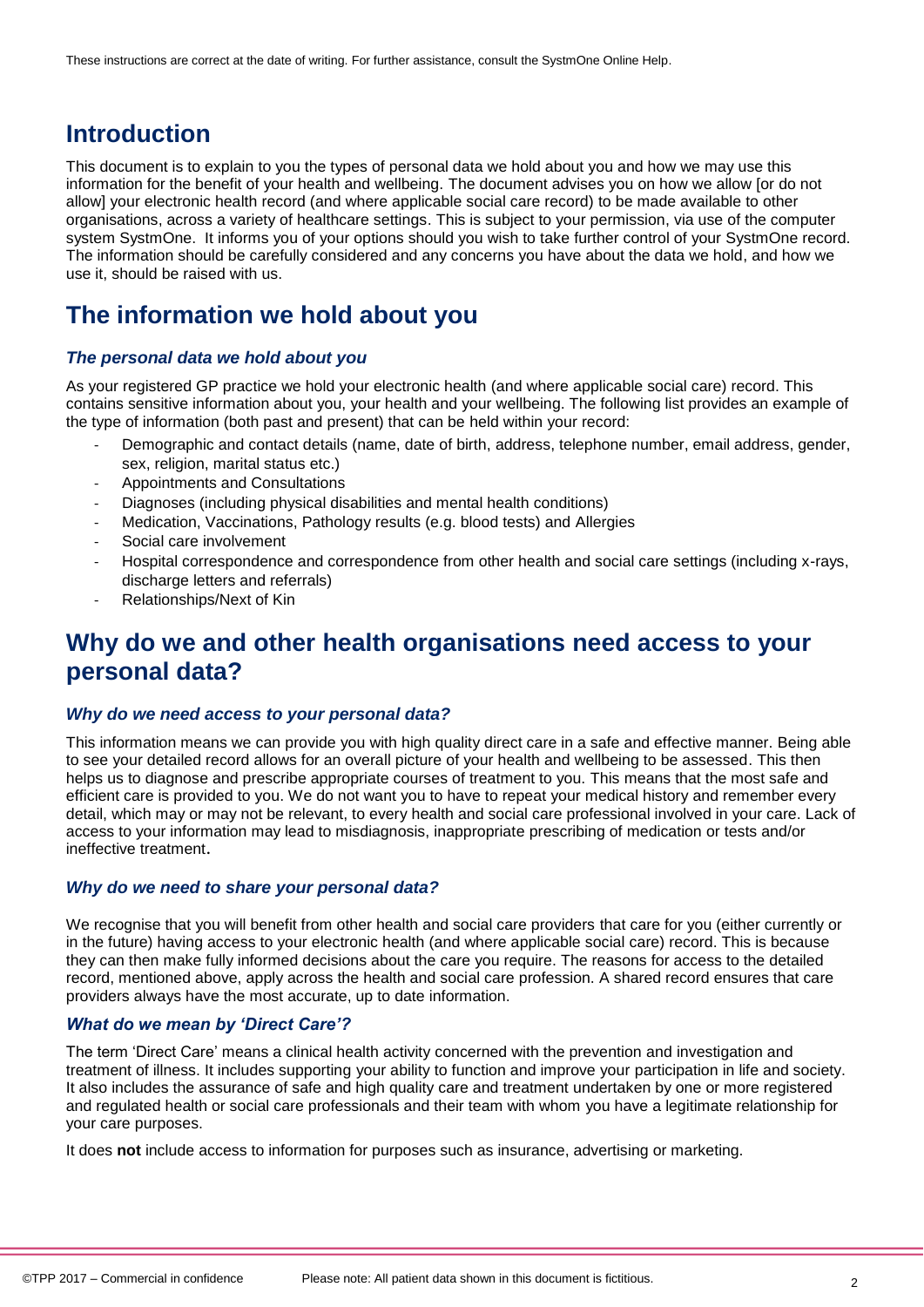# <span id="page-2-0"></span>**How we share your personal data**

As your GP practice we have set the following practice settings for all our registered patients whose detailed electronic health (and where applicable social care) record is in our possession and within the clinical computer system, SystmOne. However, we recognise that each of our patients have differing health and social care needs and you may wish to control yourself how your personal data is shared. This can be done via 'Your Choices' stated below.

## <span id="page-2-1"></span>*Explicit consent to make your record available to all organisations for direct care purposes*

We will obtain your explicit consent (permission) to share your detailed electronic health (and where applicable social care) record to anyone that cares for you. By providing your permission, we make your record available to all NHS commissioned services and local authorities providing health and social care services, using the clinical record computer system, SystmOne. This allows for anyone at these organisations who have the appropriate controls to retrieve your electronic record, once you are registered for care. However, these individuals should only legitimately access your record to provide you with care services. They must also record your permission to view your record.

The types of organisation who could be involved in your direct care and therefore need access to your electronic record are:

- GP practices
- Community services (for example, physiotherapy, diabetic clinics, district nursing, rehabilitation centres)
- Referral triage centres (services determining which organisations should care for you)
- **Child Health**
- Urgent Care (for example, A&E, Minor Injury Units (MIU) and Out of Hours services)
- Community Hospitals
- Palliative Care
- Care Homes
- Offender Health (care providers within organisations such as Prisons and Custody Suites)
- **NHS Hospitals**
- **NHS Mental Health Services**
- Social Care registered and regulated professionals within social care organisations coordinating care (not social care providers)
- Community Pharmacy
- **Health Education England**
- NEC<sub>S</sub>
- Stop Smoking Service (QUIT Manager)

To find out more about these types of organisations please go to the following webpage: [http://www.tpp](http://www.tpp-uk.com/products/systmone/modules)[uk.com/products/systmone/modules](http://www.tpp-uk.com/products/systmone/modules) or talk to a member of your GP practice.

If at any point in the future you are not happy to share your electronic record in this way, please let us know as soon as possible so that we can record your dissent (refusal of permission) and stop your record from being accessed outside of the GP practice. You can choose to refuse your permission for any organisation having access to your GP record. .

#### **Where we have not received your explicit consent or dissent then your record will not be shared.**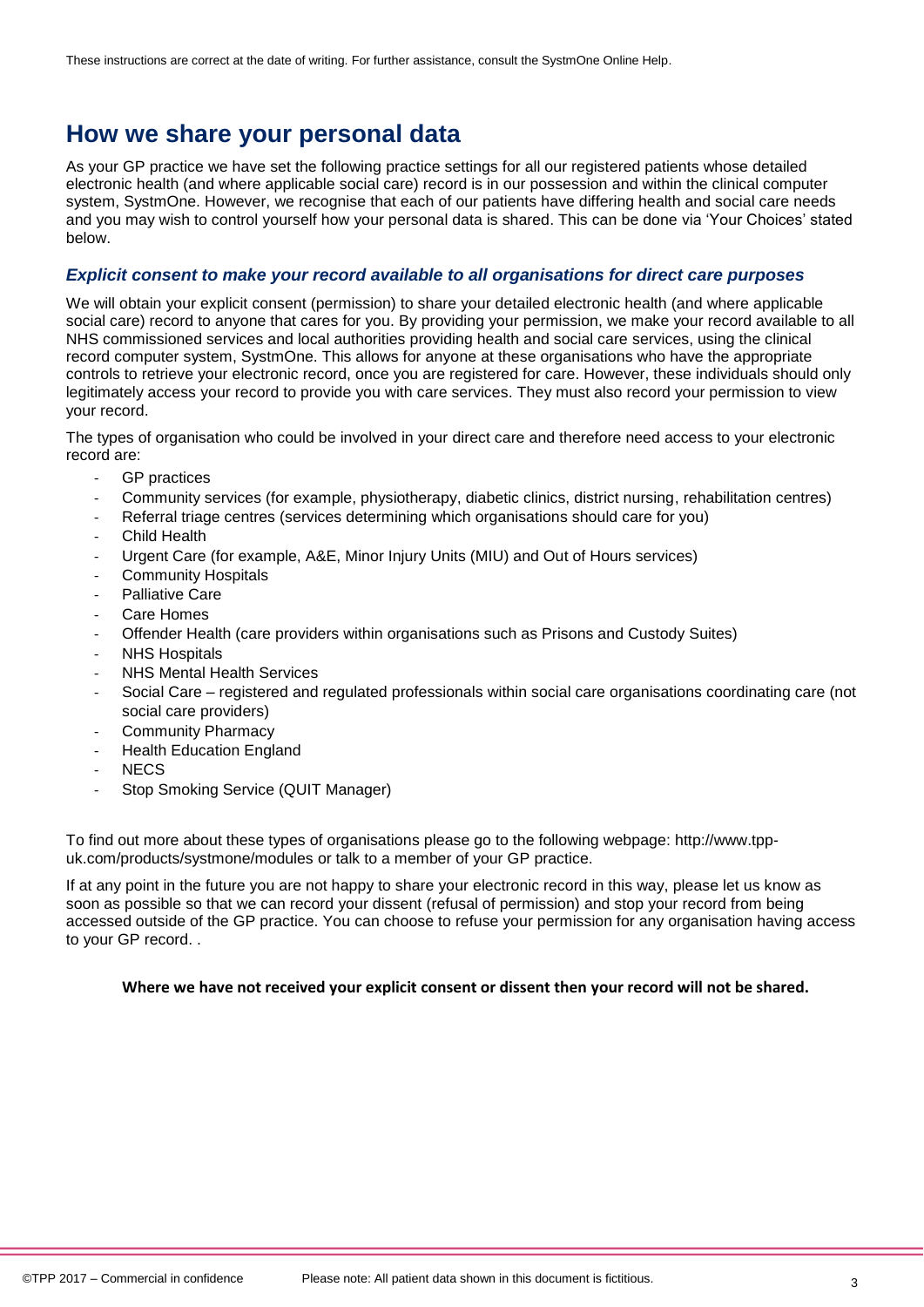# <span id="page-3-0"></span>*Implied consent to make your record available to all organisations*

We assume that you are happy to share your detailed electronic health (and where applicable social care) record to anyone that cares for you. We therefore make your record available to all NHS commissioned services and local authorities providing health and social care services, using the clinical record computer system, SystmOne. This allows for anyone at these organisations who have the appropriate controls to retrieve your electronic record, once you are registered for care. However, these individuals should only legitimately access your record to provide you with care services. They must also record your permission to view your record.

The types of organisation, which could be involved in your direct care and therefore need access to your electronic record are:

- GP practices
- Community services (for example, physiotherapy, diabetic clinics, district nursing, rehabilitation centres)
- Referral triage centres (services determining which organisation should care for you)
- **Child Health**
- Urgent Care (for example, A&E, Minor Injury Units (MIU) and Out of Hours services)
- Community Hospitals
- Palliative Care
- Care Homes
- Offender Health (care providers within organisations such as Prisons and Custody Suites)
- **NHS Hospitals**
- NHS Mental Health Services
- Social Care– registered and regulated professionals within social care organisations coordinating care (not social care providers)
- Community Pharmacy
- Third Sector Organisations (for example, Macmillan Support)
- **Federation**
- Public Health England
- CCG
- **Health Education England**
- NEC<sub>S</sub>
- Stop Smoking Service (QUIT Manager)

To find out more about these types of organisation please go to the following webpage: [http://www.tpp](http://www.tpp-uk.com/products/systmone/modules)[uk.com/products/systmone/modules](http://www.tpp-uk.com/products/systmone/modules) or talk to a member of your GP Practice.

If you are not happy to share your electronic record in this way, please let us know as soon as possible so that we can record your dissent (refusal of permission) and stop your record from being accessed outside of the GP practice. You can choose to refuse your permission for any organisation having access to your GP record.

### **Where we have not implied your consent or dissent then your record will not be shared**.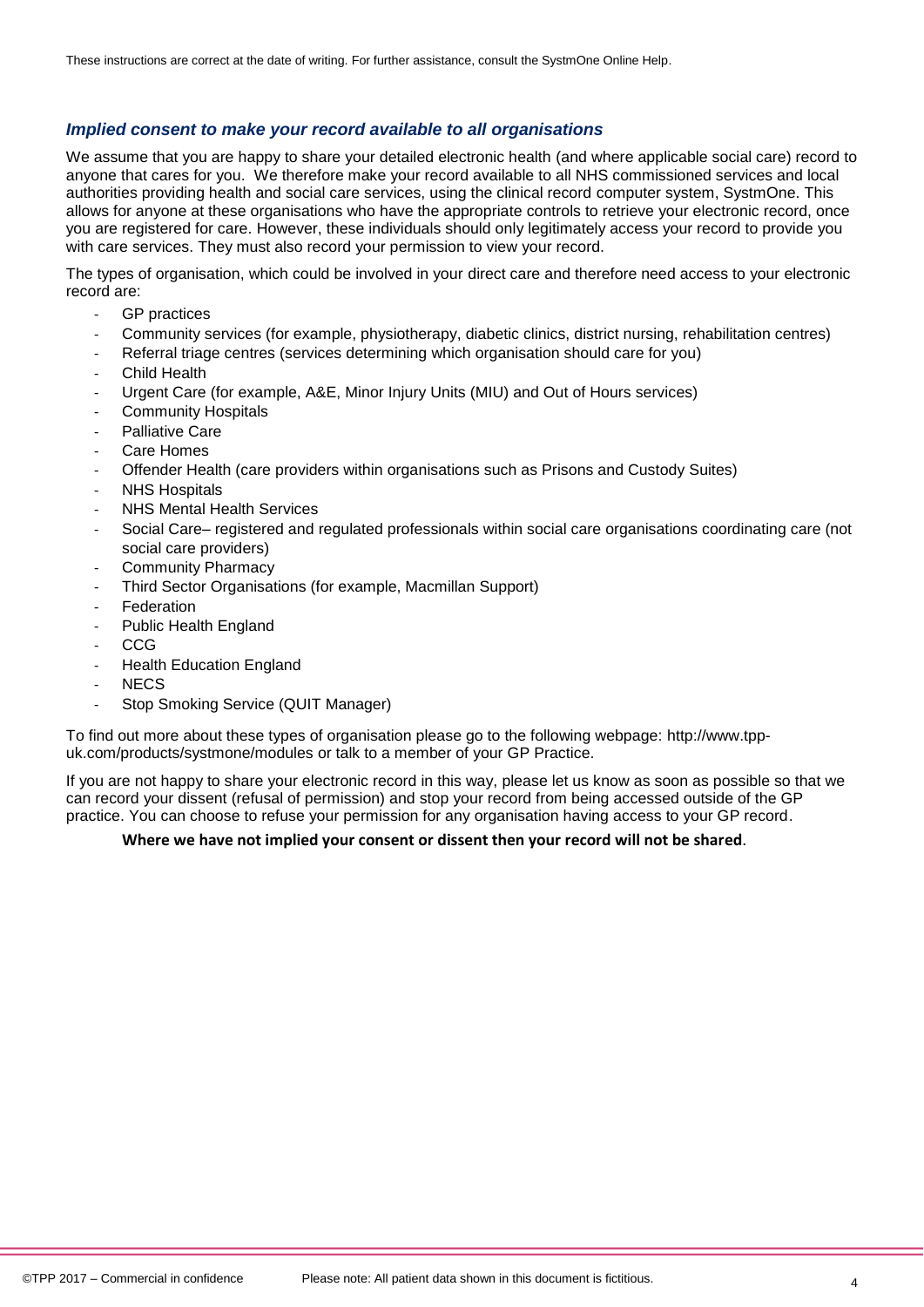# <span id="page-4-0"></span>*Organisations we make your record available to*

We work collaboratively with a variety of health and social care organisations across the NHS, local authorities. and other health organisations. Therefore with your explicit consent we make your electronic patient record available to a select list of organisations using the clinical record computer system, SystmOne. This means that once you are registered at those organisations their staff, who have been given the role of viewing clinical records, will be able to view your record, once they have discussed this with you and recorded your consent.

#### These organisations are stated below:

All other health and social care organisations require you to verify their access, or are prevented from accessing your record.

- GP practices
- Community services (for example, physiotherapy, diabetic clinics, district nursing, rehabilitation centres)
- Referral triage centres (services determining which organisation should care for you)
- Child Health
- Urgent Care (for example, A&E, Minor Injury Units (MIU) and Out of Hours services)
- Community Hospitals
- Palliative Care
- Care Homes
- Offender Health (care providers within organisations such as Prisons and Custody Suites)
- **NHS Hospitals**
- NHS Mental Health Services
- Social Care– registered and regulated professionals within social care organisations coordinating care (not social care providers)
- Community Pharmacy
- Third Sector Organisations (for example,
- **Federation**
- Public Health England
- CCG
- **Health Education England**
- NEC<sub>S</sub>
- Stop Smoking Service (QUIT Manager)

### <span id="page-4-1"></span>*Organisations we make your record available to, subject to you providing a security code*

It is not always possible to predict the specific health and social care services that you may require in the future. For example, you may require a specialist service or need to be treated whilst away on holiday in another part of the country. Therefore, where we have obtained your consent we make your electronic health (and where applicable social care) record available to organisations subject to you providing them with a verification (security) code if/when you are present there for care. It's similar to the verification (security) process you may be familiar with using for internet banking. Without this code the organisation will not be able to access your record.

Verification only applies to those health and social care organisations, using the clinical record computer system SystmOne, who are not mentioned above, as those who we have chosen to automatically share with (see above). All other NHS commissioned services and local authorities providing health and social care services, using SystmOne, must ask you to provide verification via a PIN number sent to your phone and/or email address. Without this PIN number provided to the organisations, they will be unable to access your electronic record. unless you put that organisation on your personal sharing list – see

[Your choice-](#page-5-1) or ask the GP practice to add them to their sharing list.

You will only be required to provide the PIN number to that particular organisation once (e.g. each referral, A&E attendance, contact with an out of hour's service). As soon as the verification (security) code is provided, the individuals at the organisation will continue to have access to your record to treat you for that particular matter/condition/referral, until you change your mind and ask that organisation to record refusal of your permission.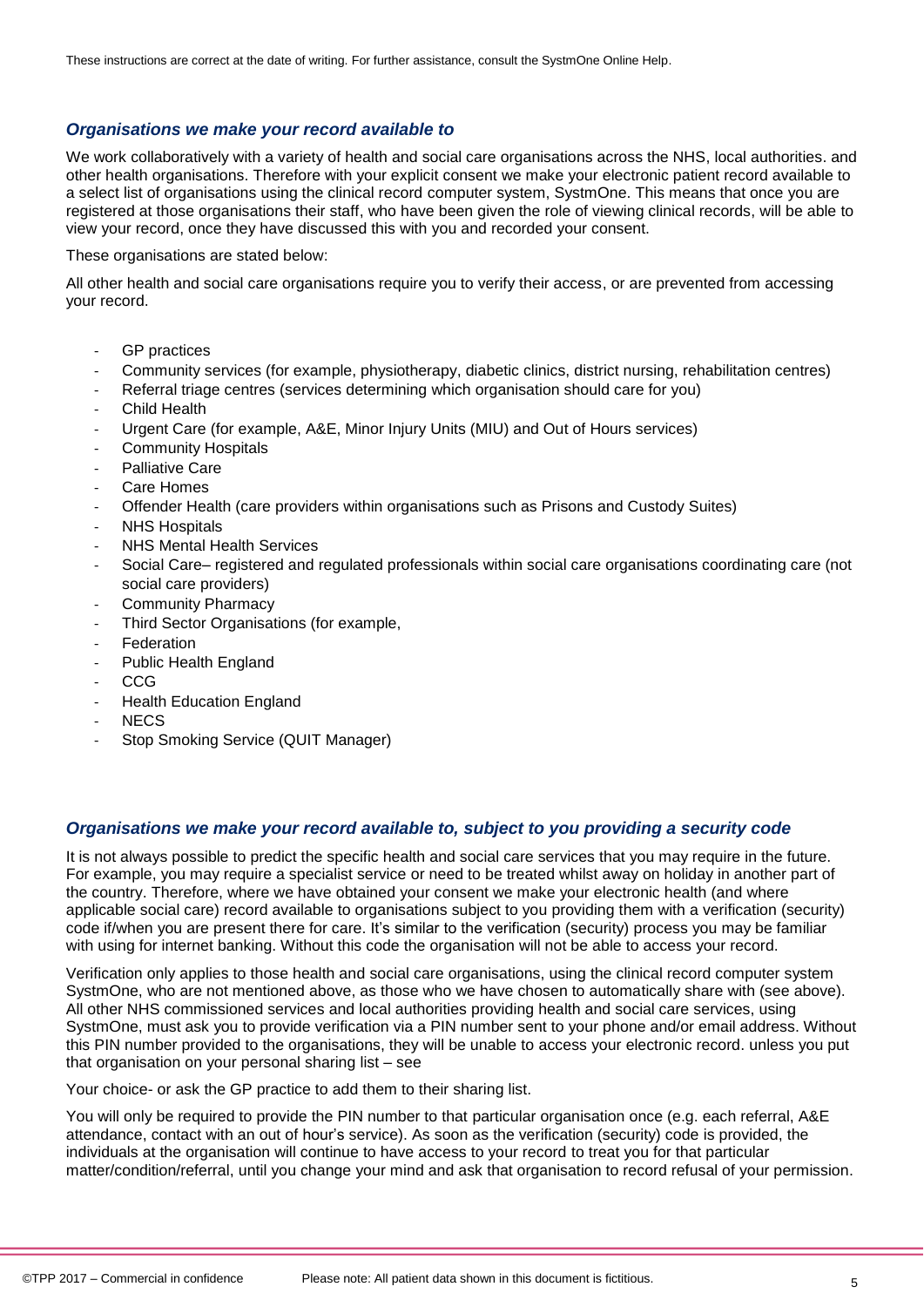Only staff with the appropriate job functions, granted to them by the organisation and only those providing you with care services, should legitimately access your record, once they have obtained your consent.

### <span id="page-5-0"></span>*Organisations we do not make your record available to, and are prevented from obtaining a security code from you*

We prevent your detailed SystmOne electronic health (and where applicable social care) record from being available to a list of health and social care organisations, no matter whether your consent has been obtained. You can ask for a printed list of these organisations. We do not expect that these health and social care services will ever need to access your detailed electronic record, nor do we consider that we have sufficient information about their data access and security policies to make your record available.

If you wish to ensure that one or all of these organisations can access your record then the options available to you are explained below in 'Your Choice'.

#### <span id="page-5-1"></span>Your choice

You may not agree with the health and social care organisations we have chosen to have access to your detailed electronic health (and where applicable social care) record. You can therefore control this yourself. Your choice will override our settings. You have the following options:

- **No organisations require you to provide a security code** You can give your permission to allow all NHS commissioned services and local authorities providing health and social care services, using the clinical record computer system, SystmOne, to access your record. This allows for any individual at these organisations (who have the appropriate access controls) to retrieve your electronic record, only after you are registered with them for care. These individuals should only legitimately access your record to provide you with care services and they should always request and gain your consent before doing so.
- **Dissent/Refusal of your permission** You can refuse your permission for your record to become available to all NHS commissioned services and local authorities providing health and social care services, using the clinical record computer system, SystmOne, which prevents us sharing your clinical record to any other organisation involved in your care. Please carefully consider the benefits of sharing your record, mentioned above before choosing this option.
- **All organisations require you to provide a security code** You can require that all health and social care organisations must ask you for a PIN number on your first visit to that service. This allows you to verify/confirm that each individual organisation should have access to your record, as they are legitimately involved in your care. You will require access to either a mobile phone or email account, as a PIN will be sent to you. Alternatively, you will need access to SystmOnline to accept or reject a share request sent to your account by the organisation wishing to view your record. Please contact your GP or GP receptionist for more information around this request.
- **Custom lists** You can put together your own personal lists for access, adding organisations to each of the 3 lists i.e. does not require a security code (allowed list), requires a security code (verification list) and cannot access (prohibited list). The functionality for each list will act as described above, but it is you who can determine the level of access, which applies to them. This should be done in conjunction with your GP to ensure you understand the full implications of your decisions.
- **Marking items as private** If you have had a consultation about a particularly sensitive matter, you can ask for this section of your record to be marked as private. That way, even if you consent for another service to see your record, that consultation will not be shown outside the organisation that recorded it. However, if the consent override function is used, then consultations marked as private can be accessed by the other service/organisation performing the override.

When deciding which option to choose it is important to consider that your detailed record allows for an overall picture of your health and wellbeing to be assessed. This in turn helps health and social care professionals diagnose and prescribe appropriate courses of treatment to you. This ensures the most safe and efficient care is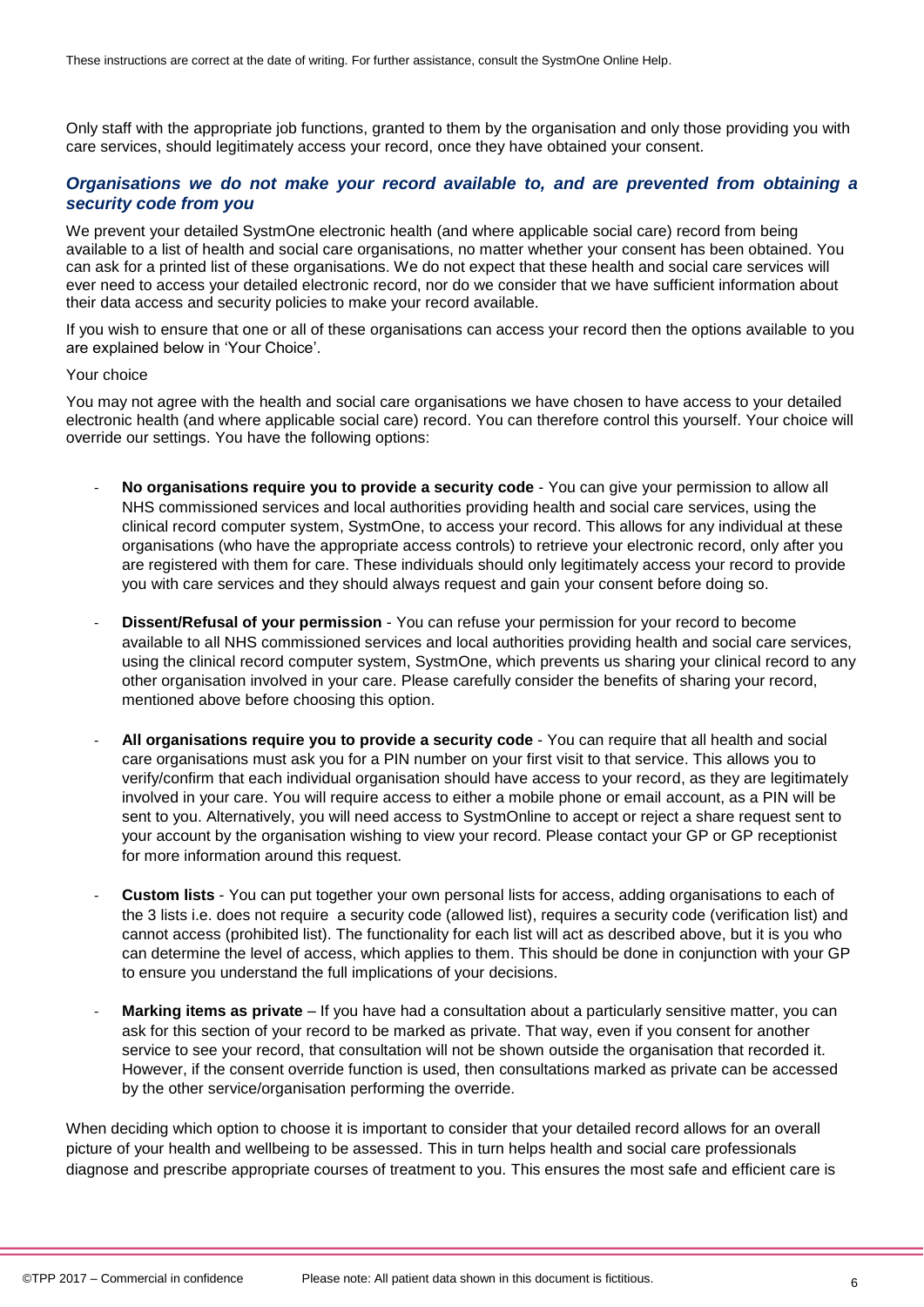provided. It will prevent you from having to repeat your medical history and remember every detail, which may or may not be relevant, to every health and social care professional involved in your care. Lack of access to your information may lead to misdiagnosis, inappropriate prescribing of medication or tests and/or ineffective treatment.

You can make the above changes at any time by contacting your GP Practice:

Peaseway Medical Centre 2 Pease Way Newton Aycliffe DL5 5NH

01325 528000

# <span id="page-6-0"></span>**Available audits**

Audits are useful for your understanding about the types of organisation and individual(s) who are viewing your record. They allow you to raise any concerns about potential illegitimate or unnecessary access of your personal data with the relevant person or organisation. The ability to audit record access is a significant benefit of electronic records over paper records as it allows a visible trail to be available to you in the following ways:

- **Alerts** You can opt to receive an alert via SMS or email every time an individual at any health and social care organisation attempts to record your consent to view your record. This means that you can be confident that the appropriate people are viewing your record and you can raise concerns with any organisation where you feel this is not the case.
- **SystmOnline Record Audit** You can view which organisations have accessed your electronic health (and where applicable social care) record within SystmOnline. Ability to access this audit in SystmOnline is controlled by your GP. Any concerns about access can be raised with the relevant organisation. Please see the SystmOnline eDSM functional guide for patients which can be accessed *at* **Peaseway Medical Centre**
- **Record Sharing List** You can ask your GP practice to show you a list of all health and social care organisations currently caring for you and whether they have recorded your consent to view your record. If you disagree with the consent options recorded then you, or your GP should contact those organisations and ask them to amend the setting.